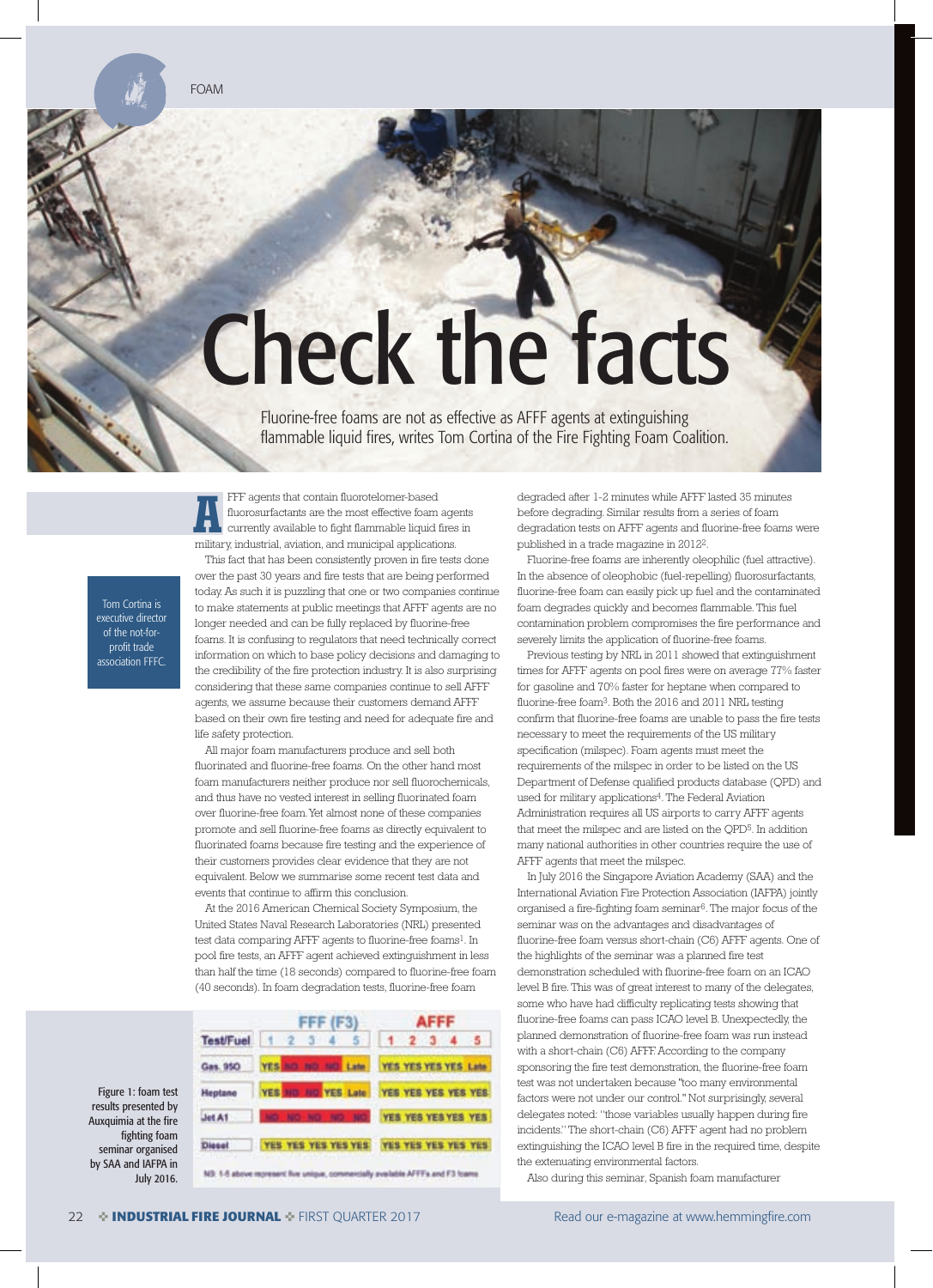

## AFFF Foams...



So everyone will make it home safely tonight.

## **Today's C6 AFFF agents:**

- Are most effective to fight flammable liquid fires.
- Provide superior extinguishment and burnback performance.
- Have reduced environmental impacts.
- **E** Have a low toxicity and bioaccumulation profile.
- Contain short-chain (C6) fluorosurfactants that are approved by global regulatory agencies.